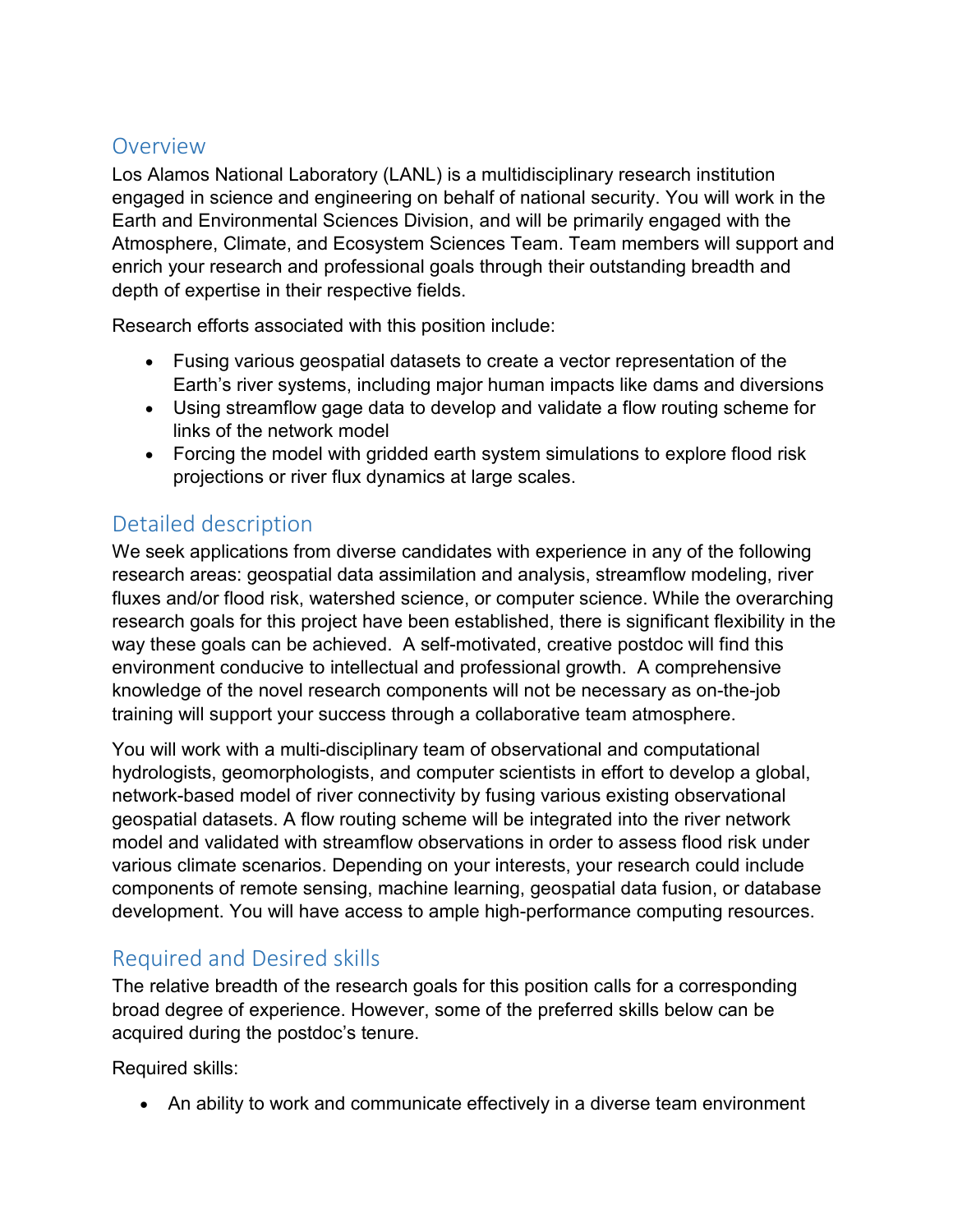- Experience with raster (e.g. DEMs or satellite imagery) and vector (e.g. shapefiles) geospatial data
- Proficiency in a programming language (Python highly desirable)
- A basic understanding of flow routing

While not required, demonstrated interest or experience with flow routing models, GISenabled databases, remote sensing and/or "big" datasets, or river network models will be considered a plus. In addition to these technical skills, we highly value effective communication skills demonstrated by published articles and/or presentations.

### Education

A PhD earned no more than five years ago in earth science, computer science, civil engineering, climate science, geography, or closely related fields is required.

### Notes to Applicant

Send a *curriculum vitae* including names and contact information of three references, a one-page cover letter detailing qualifications and research interests, and your earliest start date to Jon Schwenk at *schwenk@lanl.gov* Please entitle the subject line "Global River Network Postdoc Search." Applications will be reviewed as received, and we hope to fill the position as soon as possible. Additional questions may be included in your application.

You must also formally apply through the LANL careers website. To apply, go to [https://lanl.jobs/los-alamos-nm/geospatial-hydrology-postdoctoral](https://lanl.jobs/los-alamos-nm/geospatial-hydrology-postdoctoral-researcher/3925DEF8CC384970A864E8A813A378DD/job/)[researcher/3925DEF8CC384970A864E8A813A378DD/job/.](https://lanl.jobs/los-alamos-nm/geospatial-hydrology-postdoctoral-researcher/3925DEF8CC384970A864E8A813A378DD/job/)

Candidates may be considered for a Director's Fellowship and outstanding candidates may be considered for the prestigious Marie Curie, Richard P. Feynman, or J. Robert Oppenheimer named positions. For general information related to the Postdoc Program, salary, and benefits go to: [http://www.lanl.gov/careers/career-options/postdoctoral](http://www.lanl.gov/careers/career-options/postdoctoral-research/index.php)[research/index.php.](http://www.lanl.gov/careers/career-options/postdoctoral-research/index.php) Salary ranges can be found at: [https://www.lanl.gov/careers/career](https://www.lanl.gov/careers/career-options/postdoctoral-research/postdoc-program/postdoc-salary-guidelines.php)[options/postdoctoral-research/postdoc-program/postdoc-salary-guidelines.php.](https://www.lanl.gov/careers/career-options/postdoctoral-research/postdoc-program/postdoc-salary-guidelines.php)

The position will ultimately require relocation to the Los Alamos/Santa Fe area. Los Alamos and Santa Fe offer a unique blend of cultural, outdoor, and historical activities. See [https://livability.com/nm/los-alamos/experiences-adventures/8-reasons-to-move-to](https://livability.com/nm/los-alamos/experiences-adventures/8-reasons-to-move-to-los-alamos-nm)[los-alamos-nm](https://livability.com/nm/los-alamos/experiences-adventures/8-reasons-to-move-to-los-alamos-nm) and<https://www.lanl.gov/community/visitors/living-in-los-alamos.php> for more info.

#### Pre-Employment Drug Test

The Laboratory requires successful applicants to complete a pre-employment drug test and maintains a substance abuse policy that includes random drug testing.